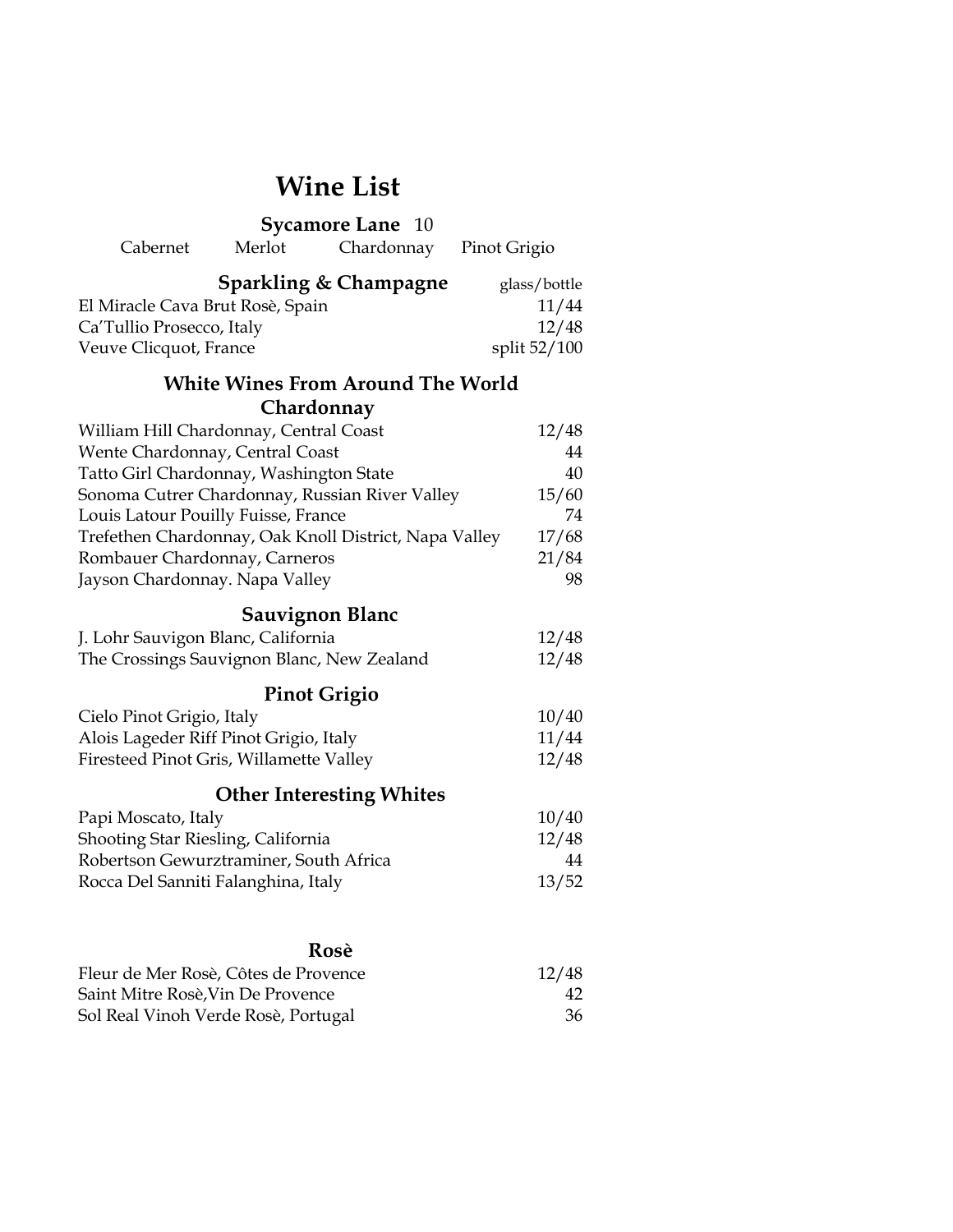#### **Red Wines From Around The World**

## **Cabernet Sauvignon**  Grayson Cabernet Sauvignon, California 12/48 Smith & Hook Cabernet Sauvignon, Central Coast 16/64 Decoy Cabernet Sauvignon, Sonoma County 65 Truchard Cabernet Sauvignon, Napa Valley 20/80 Duckhorn Cabernet Sauvignon, Napa Valley 24/96 **Pinot Noir** 99 Vines Pinot Noir, California 11/44 Montinore Pinot Noir, Willamette Valley 15/60 Adelsheim Pinot Noir, Willamette Valley 80 Orin Swift Slander Pinot Noir, California 94 **Merlot & Shiraz** Joel Gott Merlot, California 12/48 Penfolds Max's Shiraz, Australia 13/52

#### **Zinfandel**

| Boneshaker Zinfandel, Lodi         | 13/56 |
|------------------------------------|-------|
| Frog's Leap Zinfandel, Napa Valley | 80    |

### **Malbec**

| Bodegas Esteoeste Malbec, Argentina        | 12/48 |
|--------------------------------------------|-------|
| Locations Malbec-Cabernet Blend, Argentina | 12/48 |